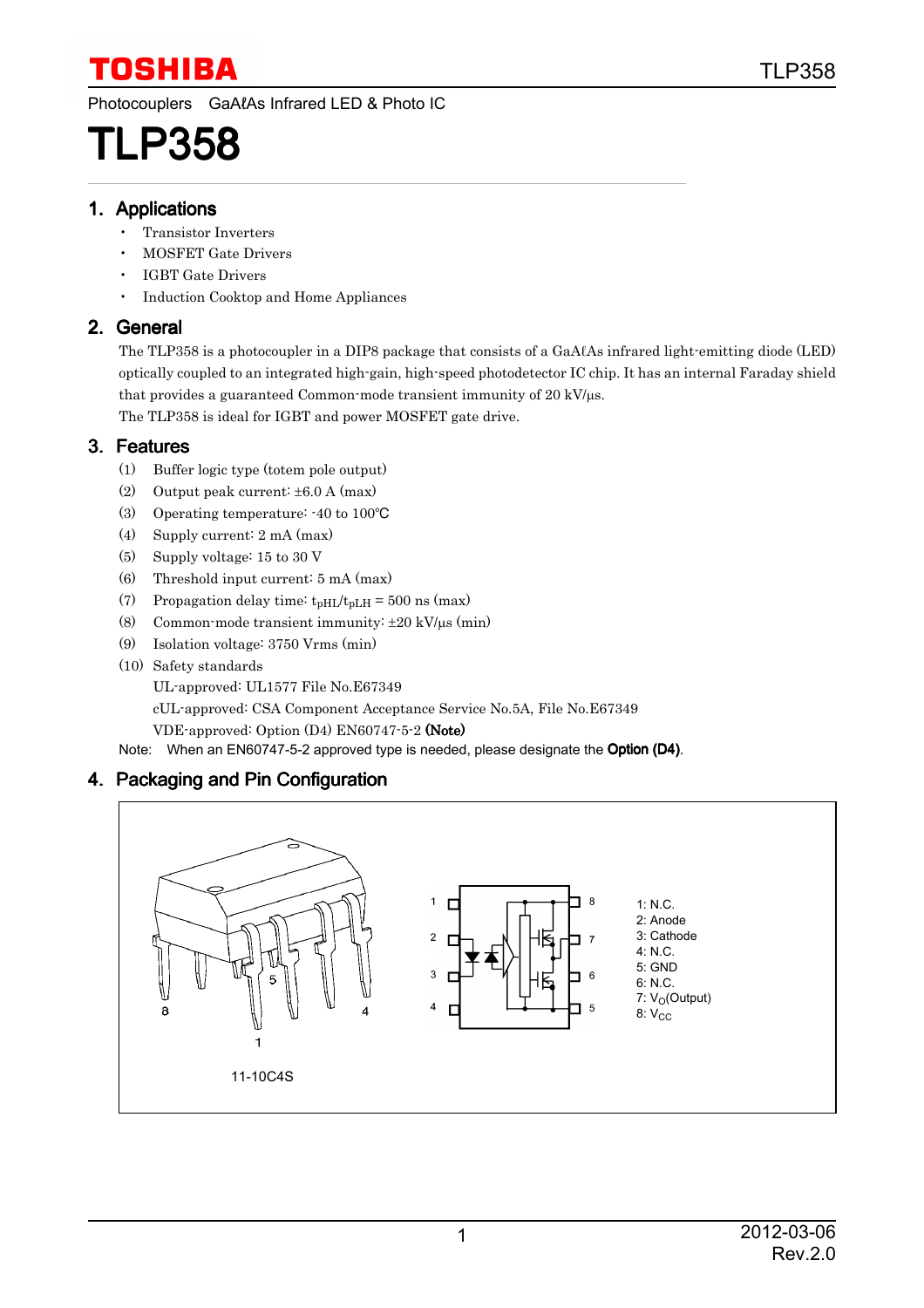### 5. Internal Circuit (Note)



Fig. 5.1 Internal Circuit

Note: A 1.0-µF bypass capacitor must be connected between pin 8 and pin 5.

## 6. Principle of Operation

### 6.1. Truth Table

| Input | ED         | M <sub>1</sub> | M <sub>2</sub> | Output |
|-------|------------|----------------|----------------|--------|
|       | ОN         | ОN             | OFF            |        |
|       | <b>DEE</b> | <b>DEE</b>     | ∩N             |        |

### 6.2. Mechanical Parameters

| Characteristics              | 7.62 mm Pitch<br><b>TLP358</b> | 10.16 mm Pitch<br><b>TLP358F</b> | Unit |
|------------------------------|--------------------------------|----------------------------------|------|
| Creepage distances           | $7.0$ (min)                    | $8.0$ (min)                      | mm   |
| Clearance distances          | $7.0$ (min)                    | $8.0$ (min)                      |      |
| Internal isolation thickness | $0.4$ (min)                    | $0.4$ (min)                      |      |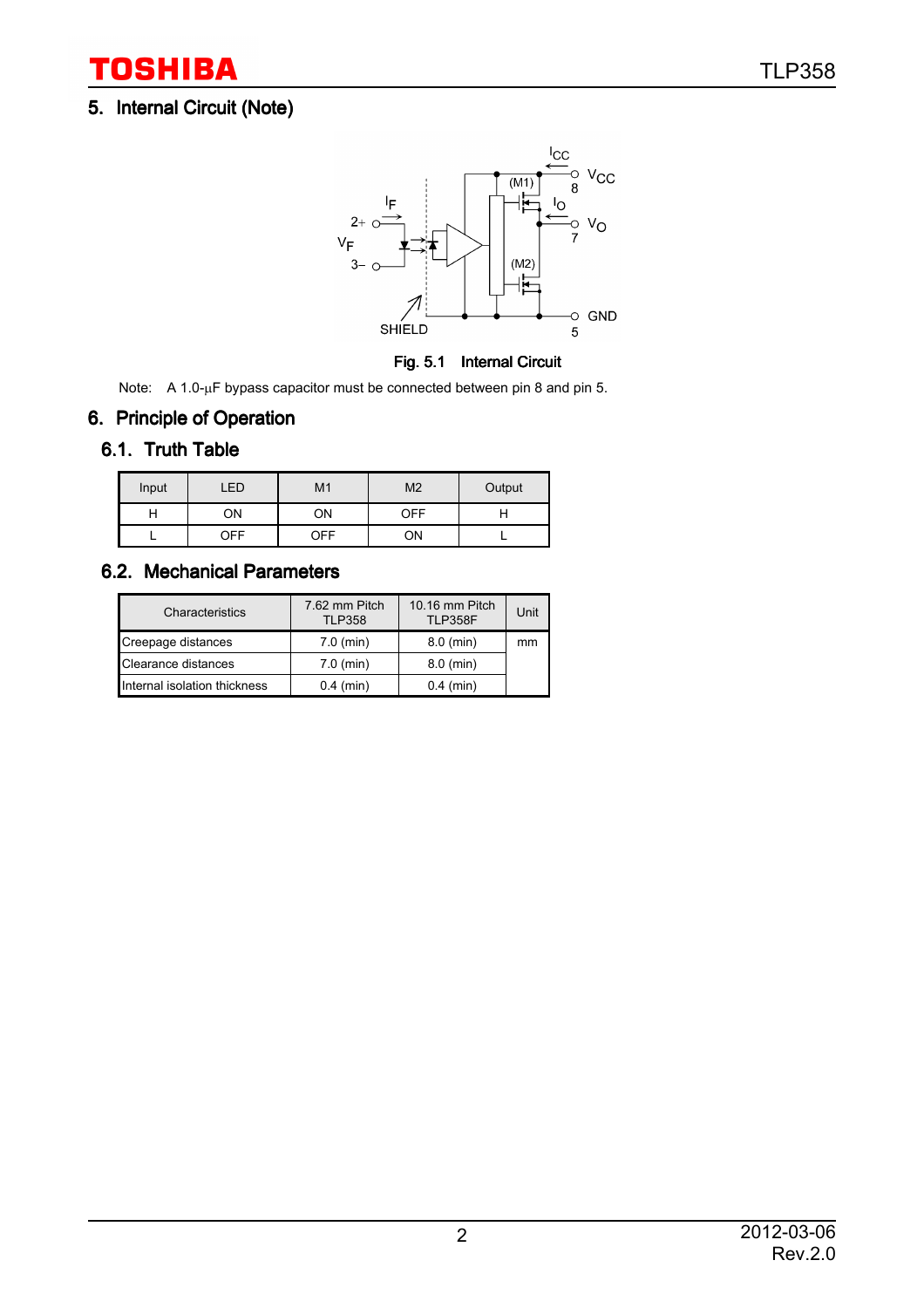#### 7. Absolute Maximum Ratings (Note) (Unless otherwise specified,  $T_a = 25^{\circ}C$ )

|            | Characteristics                                                              |                                                       | Symbol                                 | <b>Note</b> | Rating       | Unit                |
|------------|------------------------------------------------------------------------------|-------------------------------------------------------|----------------------------------------|-------------|--------------|---------------------|
| <b>LED</b> | Input forward current                                                        |                                                       | IF.                                    |             | 20           | mA                  |
|            | Input forward current derating                                               | $(T_a \ge 91^{\circ}C)$                               | $\Delta I_F/\Delta T_a$                |             | $-0.6$       | $mA$ <sup>°</sup> C |
|            | Peak transient input forward<br>current                                      |                                                       | $I_{\text{FPT}}$                       | (Note 1)    | 1            | A                   |
|            | Peak transient input forward<br>$(T_a \geq 85^{\circ}C)$<br>current derating |                                                       | $\Delta$ IFPT $/\Delta$ T <sub>a</sub> |             | $-25$        | $mA$ <sup>°</sup> C |
|            | Input reverse voltage                                                        |                                                       | $V_{R}$                                |             | 5            | V                   |
|            | Input power dissipation                                                      |                                                       | $P_D$                                  |             | 40           | mW                  |
|            | Input power dissipation<br>derating                                          | $(T_a \geq 85^{\circ}C)$                              | $\Delta P_D/\Delta T_a$                |             | $-1.0$       | mW/°C               |
| Detector   | Peak high-level output current                                               | $(T_a = -40$ to 100°C)                                | I <sub>OPH</sub>                       | (Note 2)    | $-6.0$       | A                   |
|            | Peak low-level output current                                                | $(T_a = -40 \text{ to } 100^{\circ} \text{C})$        | $I_{\text{OPL}}$                       | (Note 2)    | $+6.0$       |                     |
|            | Output voltage                                                               |                                                       | $V_{\rm O}$                            |             | 35           | $\vee$              |
|            | Supply voltage                                                               |                                                       | $V_{\rm CC}$                           |             | 35           |                     |
|            | Output power dissipation                                                     |                                                       | $P_{O}$                                |             | 650          | mW                  |
|            | Output power dissipation                                                     | $(T_a = 100^{\circ}C)$                                | $P_{\Omega}$                           |             | 160          |                     |
|            | Output power dissipation<br>derating                                         | $(T_a \geq 25^{\circ}C)$                              | $\Delta P_{\rm O}/\Delta T_{\rm a}$    |             | $-6.5$       | mW/°C               |
|            | Common Operating temperature                                                 |                                                       | $T_{\text{opr}}$                       |             | -40 to 100   | $^{\circ}$ C        |
|            | Storage temperature                                                          |                                                       | ${\sf T}_{\sf stg}$                    |             | $-55$ to 125 |                     |
|            | Lead soldering temperature                                                   | (10 s)                                                | $T_{sol}$                              | (Note 3)    | 260          |                     |
|            | <b>Isolation voltage</b>                                                     | AC, 1 min,<br>$R.H. \leq 60\%$ , $T_a = 25^{\circ}$ C | BV <sub>S</sub>                        | (Note 4)    | 3750         | Vrms                |

Note: Using continuously under heavy loads (e.g. the application of high temperature/current/voltage and the significant change in temperature, etc.) may cause this product to decrease in the reliability significantly even if the operating conditions (i.e. operating temperature/current/voltage, etc.) are within the absolute maximum ratings.

Please design the appropriate reliability upon reviewing the Toshiba Semiconductor Reliability Handbook ("Handling Precautions"/"Derating Concept and Methods") and individual reliability data (i.e. reliability test report and estimated failure rate, etc).

Note 1: Pulse width (PW)  $\leq$  1  $\mu$ s, 300 pps

- Note 2: Exponential waveform. Pulse width  $\leq 0.3$  µs, f  $\leq 15$  kHz
- Note  $3: \geq 2$  mm below seating plane.
- Note 4: This device is considered as a two-terminal device: Pins 1, 2, 3 and 4 are shorted together, and pins 5, 6, 7 and 8 are shorted together.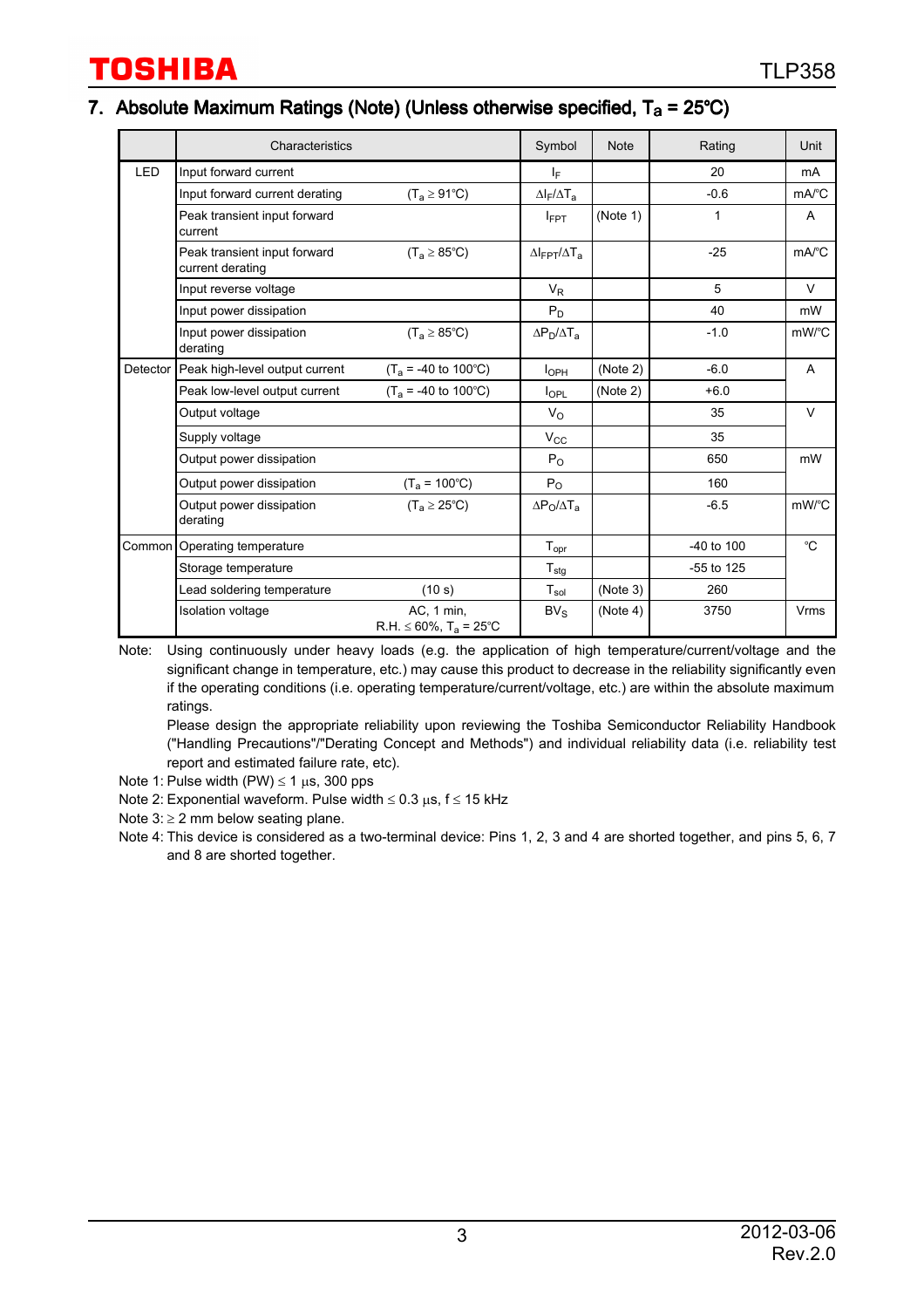#### 8. Recommended Operating Conditions (Note)

| Characteristics                | Symbol           | <b>Note</b> | Min | Typ. | Max    | Unit |
|--------------------------------|------------------|-------------|-----|------|--------|------|
| Input on-state current         | $I_{F(ON)}$      | (Note 1)    | 6.5 |      | 15     | mA   |
| Input off-state voltage        | $V_{F(OFF)}$     |             | 0   | __   | 0.8    | V    |
| Supply voltage                 | $V_{\rm CC}$     | (Note 2)    | 15  |      | 30     |      |
| Peak high-level output current | I <sub>OPH</sub> |             |     |      | $-5.5$ | Α    |
| Peak low-level output current  | <b>I</b> OPL     |             |     |      | $+5.5$ |      |
| Operating frequency            |                  | (Note 3)    |     |      | 50     | kHz  |

Note: The recommended operating conditions are given as a design guide necessary to obtain the intended performance of the device. Each parameter is an independent value. When creating a system design using this device, the electrical characteristics specified in this datasheet should also be considered.

Note: A ceramic capacitor (1.0  $\mu$ F) should be connected between pin 8 and pin 5 to stabilize the operation of a highgain linear amplifier. Otherwise, this photocoupler may not switch properly. The bypass capacitor should be placed within 1 cm of each pin.

Note 1: The rise and fall times of the input on-current should be less than  $0.5 \mu s$ .

Note 2: Denotes the operating range, not the recommended operating condition.

Note 3: Exponential waveform.  $I_{OPH} \ge -4.0$  A ( $\le 0.3$  µs),  $I_{OPL} \le 4.0$  A ( $\le 0.3$  µs),  $T_a = 100^{\circ}$ C

#### 9. Electrical Characteristics (Note) (Unless otherwise specified,  $T_a = -40^{\circ}C$  to 100°C)

| Characteristics                                  | Symbol                    | <b>Note</b> | Test<br>Circuit               | <b>Test Condition</b>                                                                        | Min                      | Typ.                     | Max             | Unit   |
|--------------------------------------------------|---------------------------|-------------|-------------------------------|----------------------------------------------------------------------------------------------|--------------------------|--------------------------|-----------------|--------|
| Input forward voltage                            | $V_F$                     |             |                               | $I_F$ = 10 mA, T <sub>a</sub> = 25°C                                                         | 1.45                     | 1.57                     | 1.75            | V      |
| Input forward voltage<br>temperature coefficient | $\Delta V_F/\Delta T_A$   |             |                               | $I_F = 10 \text{ mA}$                                                                        |                          | $-2.0$                   |                 | mV/°C  |
| Input reverse current                            | $I_R$                     |             | $\qquad \qquad$               | $V_R$ = 5 V, T <sub>a</sub> = 25°C                                                           | $\qquad \qquad$          | $\qquad \qquad$          | 10 <sup>1</sup> | μA     |
| Input capacitance                                | $C_t$                     |             |                               | $V = 0 V$ , f = 1 MHz, T <sub>a</sub> = 25°C                                                 | $\equiv$                 | 100                      |                 | pF     |
| Peak high-level output current                   | I <sub>OPH</sub>          | (Note 1)    | Fig.<br>12.1.1                | $I_F = 5$ mA, $V_{CC} = 30$ V,<br>$V_{8-7}$ = -3.5 V                                         | $\overline{\phantom{0}}$ | $-5.0$                   | $-2.0$          | A      |
|                                                  |                           |             |                               | $I_F$ = 5 mA, $V_{CC}$ = 15 V,<br>$V_{8-7}$ = -5.5 V                                         | $\overline{\phantom{0}}$ | $\overline{\phantom{0}}$ | $-5.0$          |        |
| Peak low-level output current                    | $I_{\text{OPL}}$          | (Note 1)    | Fig.                          | $I_F = 0$ mA, $V_{CC} = 30$ V,<br>12.1.2 $ V_{7-5} = 2.5 V$                                  | 2.0                      | 5.0                      |                 |        |
|                                                  |                           |             |                               | $I_F = 0$ mA, $V_{CC} = 15$ V,<br>$V_{7-5}$ = 5.5 V                                          | 5.0                      | $\qquad \qquad$          |                 |        |
| High-level output voltage                        | $V_{OH}$                  |             | Fig.<br>12.1.3                | $I_F = 5$ mA, R <sub>1</sub> = 100 $\Omega$ ,<br>$V_{CG1}$ = 15 V, V <sub>EE1</sub> = -15 V  | 11.0                     | 13.7                     |                 | $\vee$ |
| Low-level output voltage                         | $V_{\Omega}$              |             | Fig.                          | $V_F = 0.8 V$ , R <sub>1</sub> = 100 $\Omega$ ,<br>12.1.4 $ V_{CG1} = 15 V, V_{EE1} = -15 V$ |                          | $-14.9$                  | $-12.5$         |        |
| High-level supply current                        | $I_{\rm CCH}$             |             | Fig.<br>12.1.5                | $I_F = 5$ mA, $V_{CC} = 30$ V,<br>$ V_{\Omega}$ = Open                                       | $\overline{\phantom{0}}$ | 1.3                      | 2.0             | mA     |
| Low-level supply current                         | $I_{CCL}$                 |             | Fig.<br>12.1.6                | $I_F = 0$ mA, $V_{CC} = 30$ V,<br>$ V_{\Omega}$ = Open                                       | $\qquad \qquad$          | 1.3                      | 2.0             |        |
| Threshold input current (L/H)                    | $I_{\mathsf{FLH}}$        |             | $\qquad \qquad -$             | $V_{CC}$ = 15 V, $V_{O}$ > 1.0 V                                                             | $\qquad \qquad$          | 1.8                      | 5               |        |
| Threshold input voltage (H/L)                    | $V_{FHL}$                 |             |                               | $V_{CC}$ = 15 V, V <sub>O</sub> < 1 V                                                        | 0.8                      |                          |                 | $\vee$ |
| Supply voltage                                   | $V_{\rm CC}$              |             | $\overbrace{\phantom{aaaaa}}$ |                                                                                              | 15                       | $\overline{\phantom{0}}$ | 30              |        |
| UVLO threshold voltage                           | V <sub>UVLO+</sub>        |             | $\overline{\phantom{0}}$      | $I_F = 5 \text{ mA}$ , $V_O > 2.5 \text{ V}$                                                 | 11.0                     | 12.5                     | 13.5            |        |
|                                                  | V <sub>UVLO-</sub>        |             |                               | $I_F = 5$ mA, $V_O < 2.5$ V                                                                  | 9.5                      | 11.0                     | 12.0            |        |
| <b>UVLO</b> hysteresis                           | <b>UVLO<sub>HYS</sub></b> |             |                               |                                                                                              |                          | 1.5                      |                 |        |

Note: All typical values are at  $T_a = 25^{\circ}$ C.

Note: This device is designed for low power consumption, making it more sensitive to ESD than its predecessors. Extra care should be taken in the design of circuitry and pc board implementation to avoid ESD problems.

Note 1:  $I<sub>O</sub>$  application time  $\leq 50 \mu s$ , single pulse.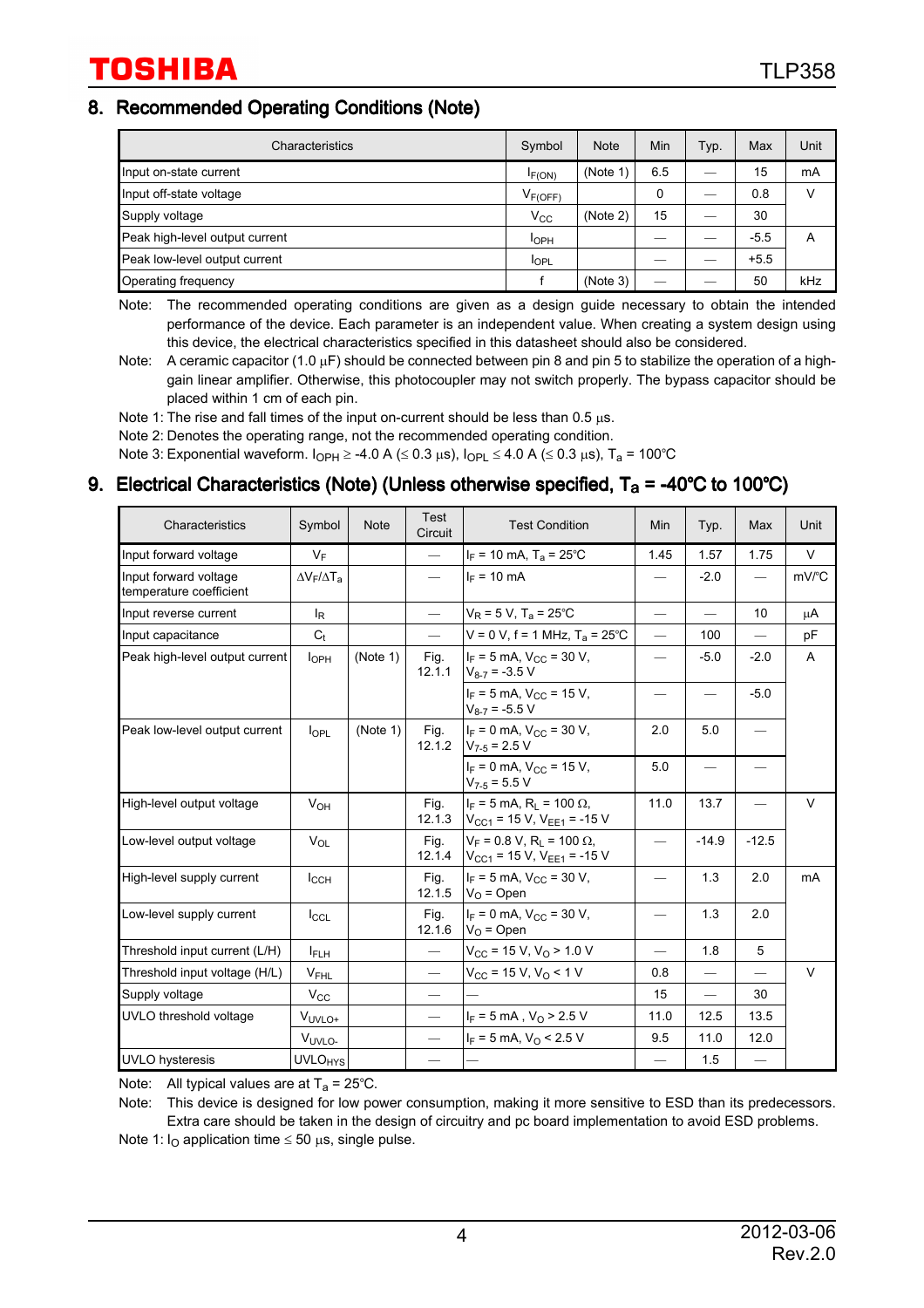#### 10. Isolation Characteristics (Unless otherwise specified,  $T_a = 25^{\circ}C$ )

| Characteristics                     | Symbol          | <b>Note</b> | <b>Test Conditions</b>                     |                    | Typ.  | Max | Unit |
|-------------------------------------|-----------------|-------------|--------------------------------------------|--------------------|-------|-----|------|
| Total capacitance (input to output) | $C_{\rm S}$     |             | (Note 1) $ V_s = 0 V$ , f = 1 MHz          |                    | 1.0   |     | рF   |
| Isolation resistance                | $R_{\rm S}$     |             | (Note 1) $ V_S = 500 V$ , R.H. $\leq 60\%$ | $1 \times 10^{12}$ | 1014  |     | Ω    |
| Isolation voltage                   | BV <sub>S</sub> |             | (Note 1) $AC$ , 1 min<br>3750              |                    |       |     | Vrms |
|                                     |                 |             | AC, 1 s, in oil                            |                    | 10000 |     |      |
|                                     |                 |             | DC, 1 min, in oil                          |                    | 10000 |     | Vdc  |

Note 1: This device is considered as a two-terminal device: Pins 1, 2, 3 and 4 are shorted together, and pins 5, 6, 7 and 8 are shorted together.

#### 11. Switching Characteristics (Note) (Unless otherwise specified,  $T_a = -40^{\circ}C$  to 100°C)

| Characteristics                                  | Symbol                  | <b>Note</b> | Test<br>Circuit | <b>Test Condition</b>                                                                                            | Min | Typ. | Max | Unit  |
|--------------------------------------------------|-------------------------|-------------|-----------------|------------------------------------------------------------------------------------------------------------------|-----|------|-----|-------|
| Propagation delay time<br>(L/H)                  | $t_{\text{DLH}}$        | (Note 1)    | Fig.<br>12.1.7  | $I_F = 0 \rightarrow 5$ mA, $V_{CC} = 30$ V,<br>$R_q$ = 10 $\Omega$ , C <sub>g</sub> = 10 nF                     | 50  | 230  | 500 | ns    |
| Propagation delay time<br>(H/L)                  | $t_{pHL}$               | (Note 1)    |                 | $I_F = 5 \rightarrow 0$ mA, $V_{CC} = 30$ V,<br>$R_q$ = 10 $\Omega$ , $C_q$ = 10 nF                              | 50  | 230  | 500 |       |
| Pulse width distortion                           | $ t_{pHL}$ - $t_{pLH} $ | (Note 1)    |                 | $I_F = 0 \leftarrow \rightarrow 5 \text{ mA}$ , $V_{CC} = 30 \text{ V}$ ,<br>$R_0$ = 10 $\Omega$ , $C_0$ = 10 nF |     |      | 250 |       |
| Rise time                                        | t,                      | (Note 1)    |                 | $I_F = 0 \rightarrow 5$ mA, $V_{CC} = 30$ V,<br>$R_q$ = 10 $\Omega$ , $C_q$ = 10 nF                              |     | 17   |     |       |
| Fall time                                        | $t_{\rm f}$             | (Note 1)    |                 | $I_F = 5 \rightarrow 0$ mA, $V_{CC} = 30$ V,<br>$R_q$ = 10 $\Omega$ , $C_q$ = 10 nF                              |     | 17   |     |       |
| Common-mode transient<br>immunity at output high | CM <sub>H</sub>         | (Note 2)    | Fig.<br>12.1.8  | $V_{CM}$ = 1000 $V_{p-p}$ , $I_F$ = 5 mA,<br>$V_{CC}$ = 30 V, T <sub>a</sub> = 25°C,<br>$V_{O(min)} = 26 V$      | ±20 | ±25  |     | kV/us |
| Common-mode transient<br>immunity at output low  | CM <sub>1</sub>         | (Note 3)    |                 | $V_{CM}$ = 1000 $V_{p-p}$ , $I_F$ = 0 mA,<br>$V_{\rm CC}$ = 30 V, T <sub>a</sub> = 25°C.<br>$V_{O(max)} = 1 V$   | ±20 | ±25  |     |       |

Note: All typical values are at  $T_a = 25^{\circ}$ C.

Note 1: Input signal (  $f = 25$  kHz, duty = 50%,  $t_r = t_f = 5$  ns or less ).

 $C_L$  is approximately 15 pF which includes probe and stray wiring capacitance.

Note 2:  $CM_H$  is the maximum rate of rise of the common mode voltage that can be sustained with the output voltage in the logic high state ( $V<sub>O</sub>$  > 26 V).

Note 3: CML is the maximum rate of fall of the common mode voltage that can be sustained with the output voltage in the logic low state ( $V<sub>O</sub>$  < 1 V).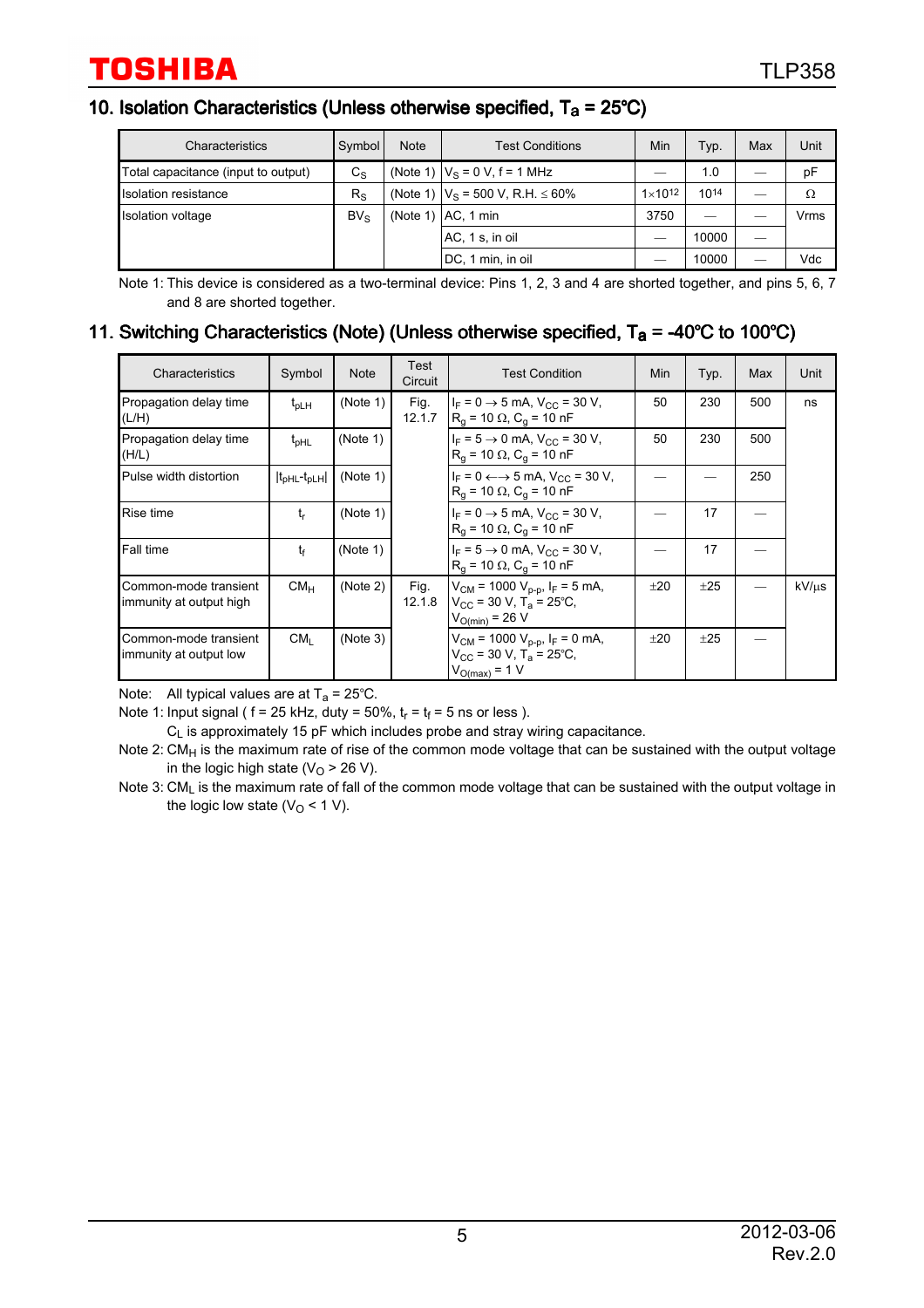#### 12. Test Circuits and Characteristics Curves

### 12.1. Test Circuits



Fig. 12.1.1 I<sub>OPH</sub> Test Circuit Fig. 12.1.2 I<sub>OPL</sub> Test Circuit



Fig. 12.1.3 V<sub>OH</sub> Test Circuit Fig. 12.1.4 V<sub>OL</sub> Test Circuit













Fig. 12.1.7 Switching Time Test Circuit and Waveform



CML (CMH) is the maximum rate of rise (fall) of the common mode voltage that can be sustained with the output voltage in the low (high) state.

#### Fig. 12.1.8 Common-Mode Transient Immunity Test Circuit and Waveform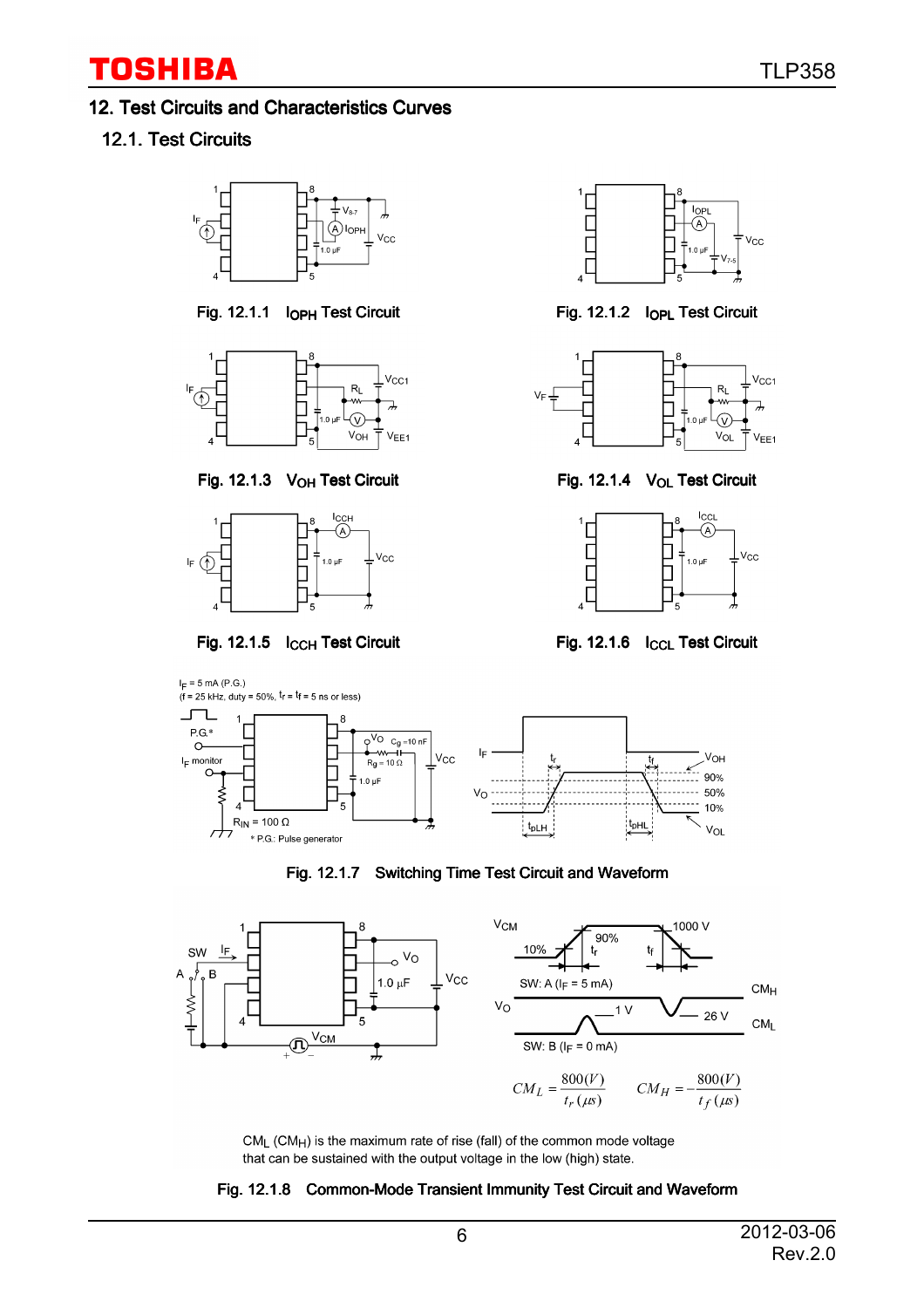### 12.2. Characteristics Curves (Note)

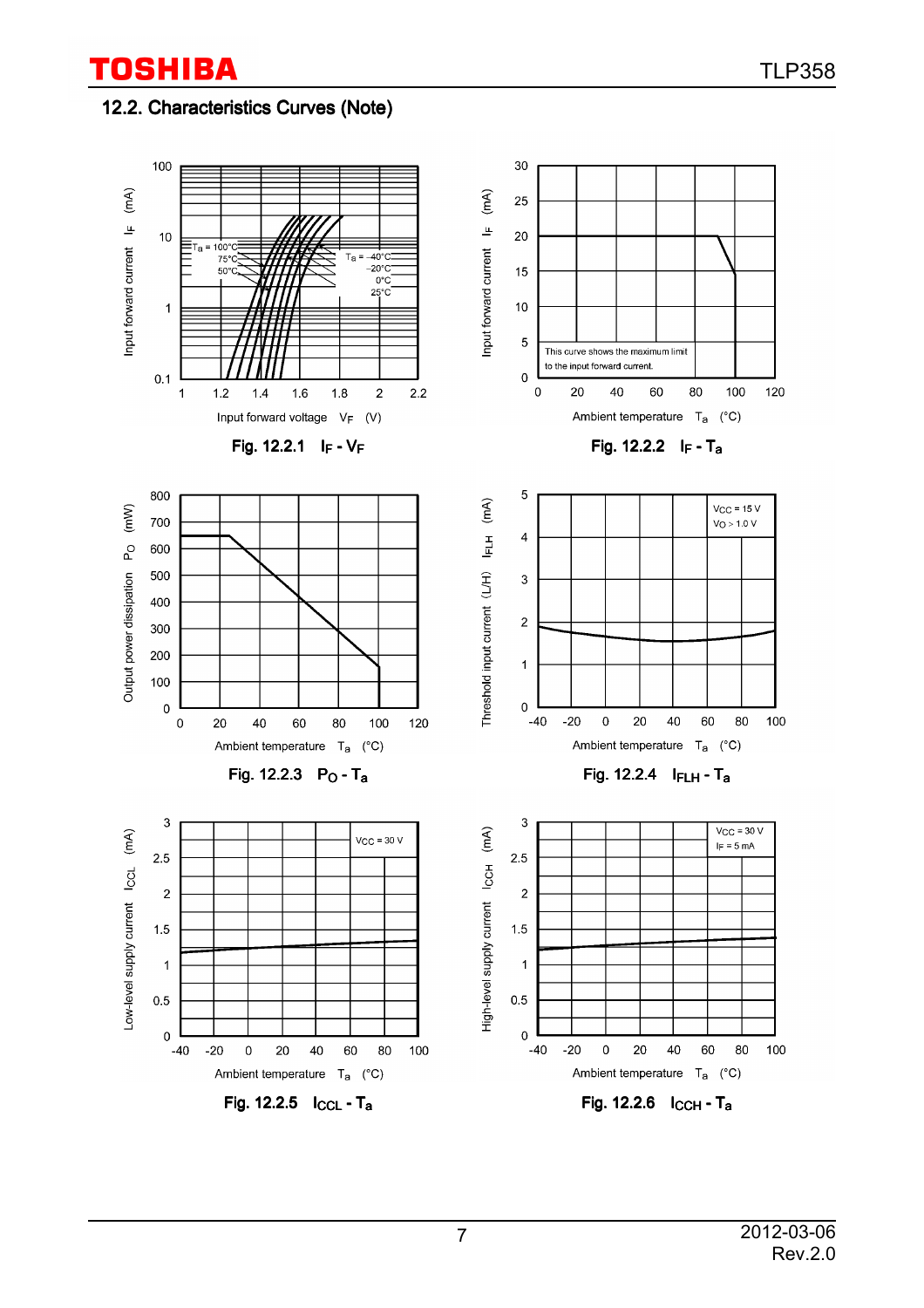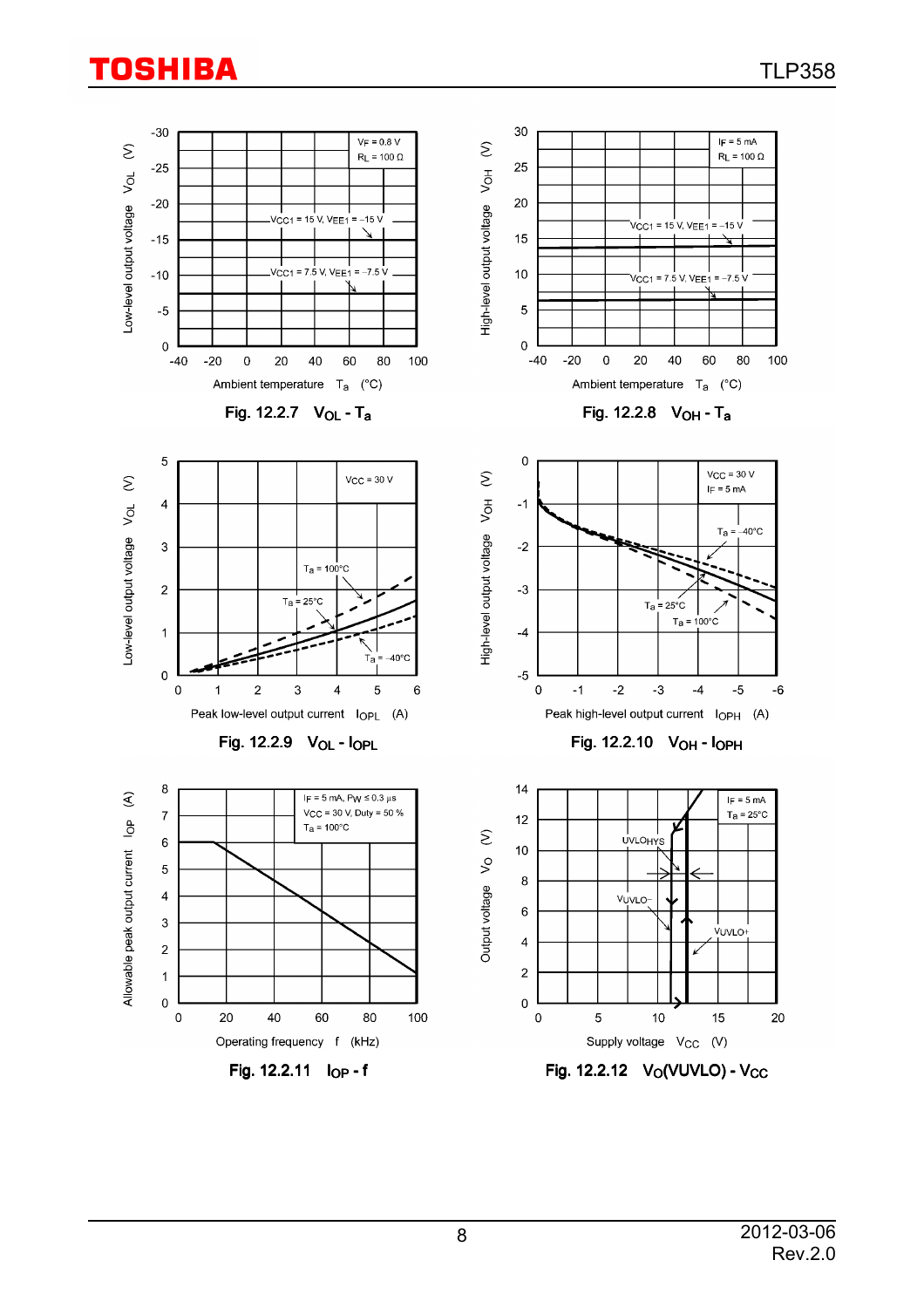



Fig. 12.2.13 tp $_{HL}$ , tp $_{LH}$ , ttp $_{HL}$ -tp $_{LH}$ | - Ta Fig. 12.2.14 tp $_{HL}$ , tp $_{LL}$ , tp $_{HL}$ -tp $_{LH}$ | - IF



 $Fig. 12.2.15$  tp $H$ , tp $H$ ,  $I$ tp $H$ <sub>-</sub>tp $L$ H $I$ - $V_{CC}$ 

Note: The above characteristics curves are presented for reference only and not guaranteed by production test, unless otherwise noted.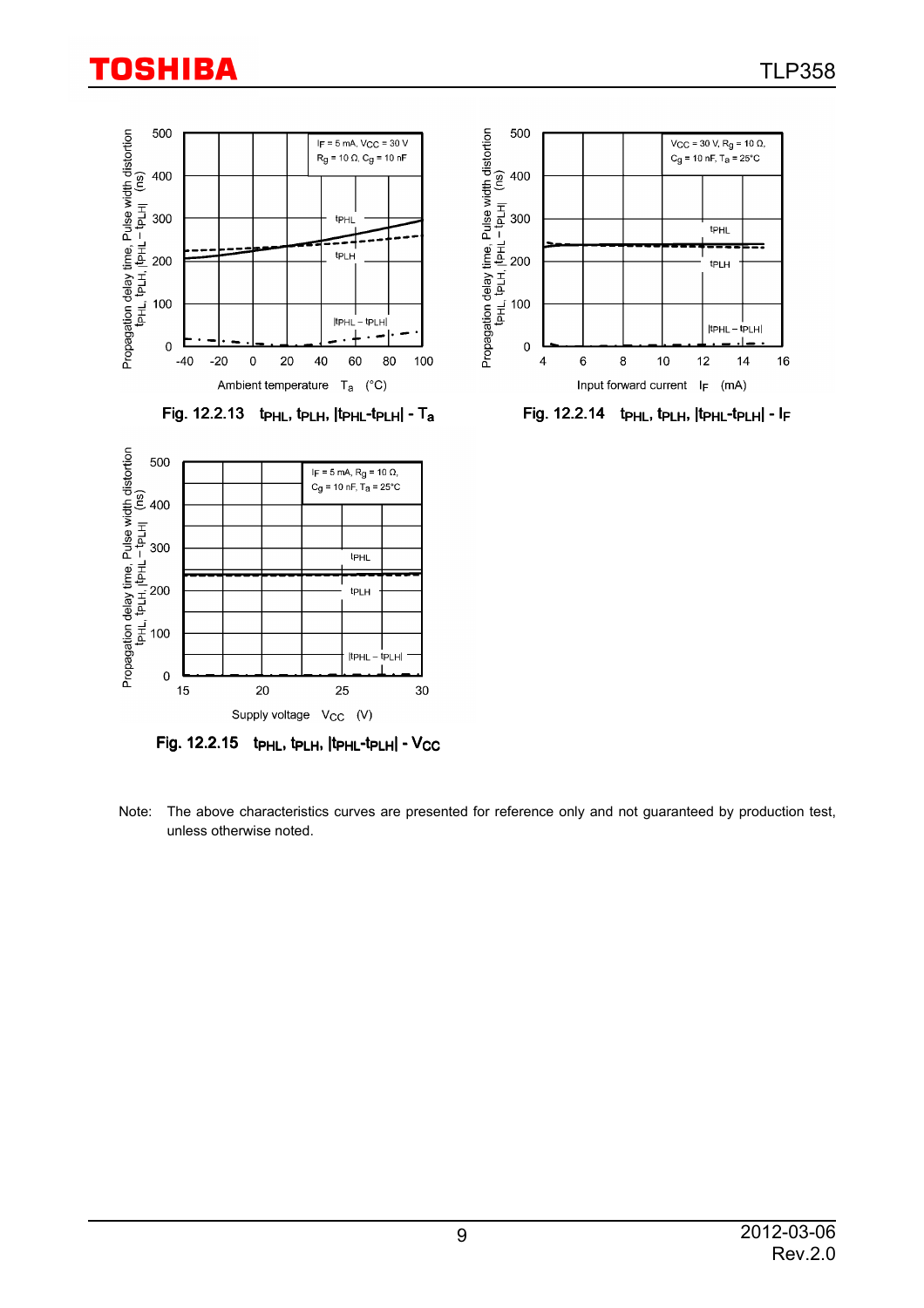#### 13. Soldering and Storage

#### 13.1. Precautions for Soldering

The soldering temperature should be controlled as closely as possible to the conditions shown below, irrespective of whether a soldering iron or a reflow soldering method is used.

• When using soldering reflow (See Fig. 13.1.1 and 13.1.2)

Reflow soldering must be performed once or twice.

The mounting should be completed with the interval from the first to the last mountings being 2 weeks.





#### Fig. 13.1.1 An example of a temperature profile when Sn-Pb eutectic solder is used



• When using soldering flow (Applicable to both eutectic solder and Lead(Pb)-Free solder) Apply preheating of  $150^{\circ}$ C for 60 to 120 seconds.

Mounting condition of 260°C within 10 seconds is recommended.

- Flow soldering must be performed once.
- When using soldering Iron (Applicable to both eutectic solder and Lead(Pb)-Free solder) Complete soldering within 10 seconds for lead temperature not exceeding  $260^{\circ}$ C or within 3 seconds not exceeding 350

Heating by soldering iron must be done only once per lead.

#### 13.2. Precautions for General Storage

- Avoid storage locations where devices may be exposed to moisture or direct sunlight.
- Follow the precautions printed on the packing label of the device for transportation and storage.
- Keep the storage location temperature and humidity within a range of  $5^{\circ}$ C to  $35^{\circ}$ C and  $45\%$  to  $75\%$ , respectively.
- Do not store the products in locations with poisonous gases (especially corrosive gases) or in dusty conditions.
- Store the products in locations with minimal temperature fluctuations. Rapid temperature changes during storage can cause condensation, resulting in lead oxidation or corrosion, which will deteriorate the solderability of the leads.
- When restoring devices after removal from their packing, use anti-static containers.
- Do not allow loads to be applied directly to devices while they are in storage.
- If devices have been stored for more than two years under normal storage conditions, it is recommended that you check the leads for ease of soldering prior to use.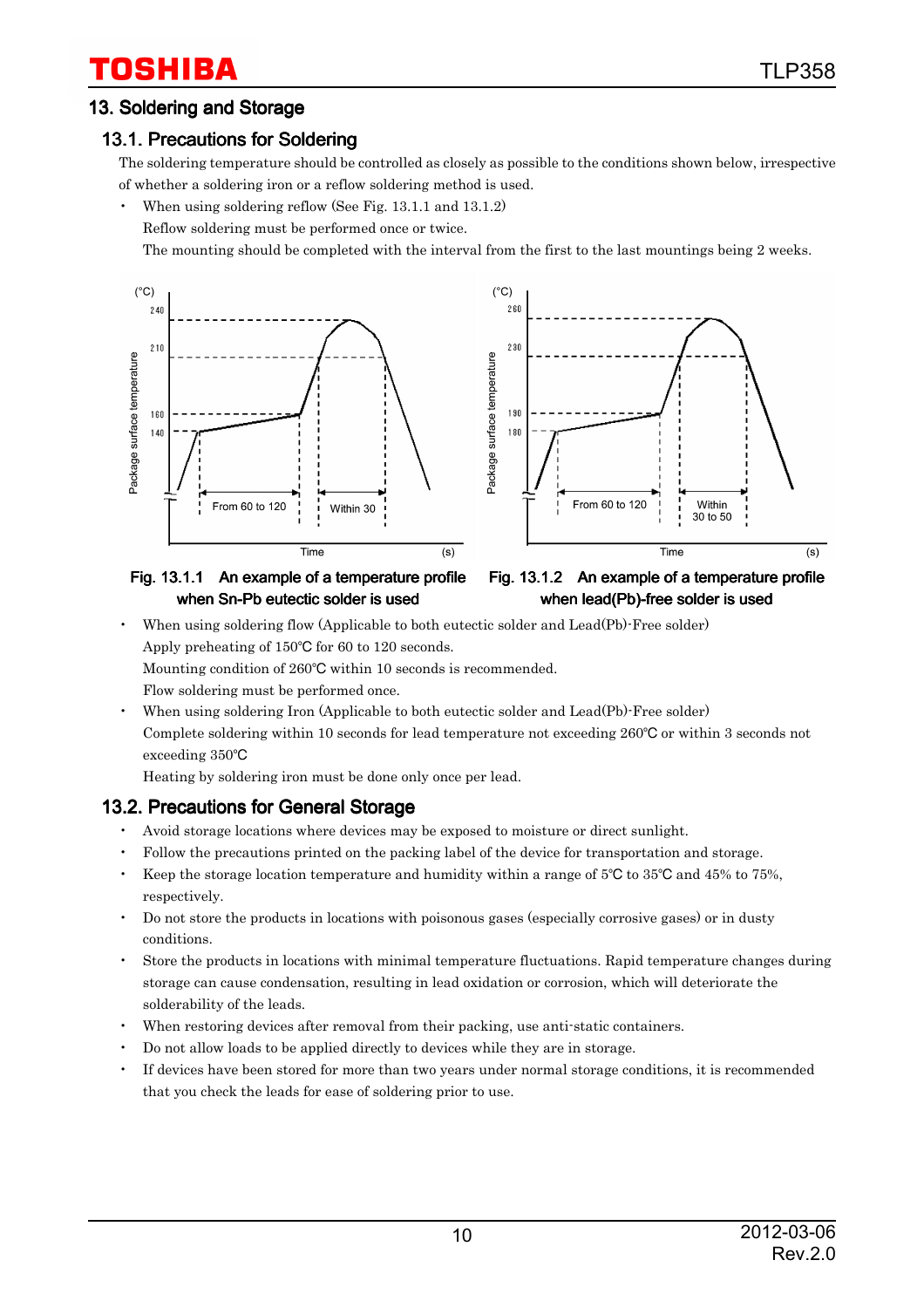### 14. Marking

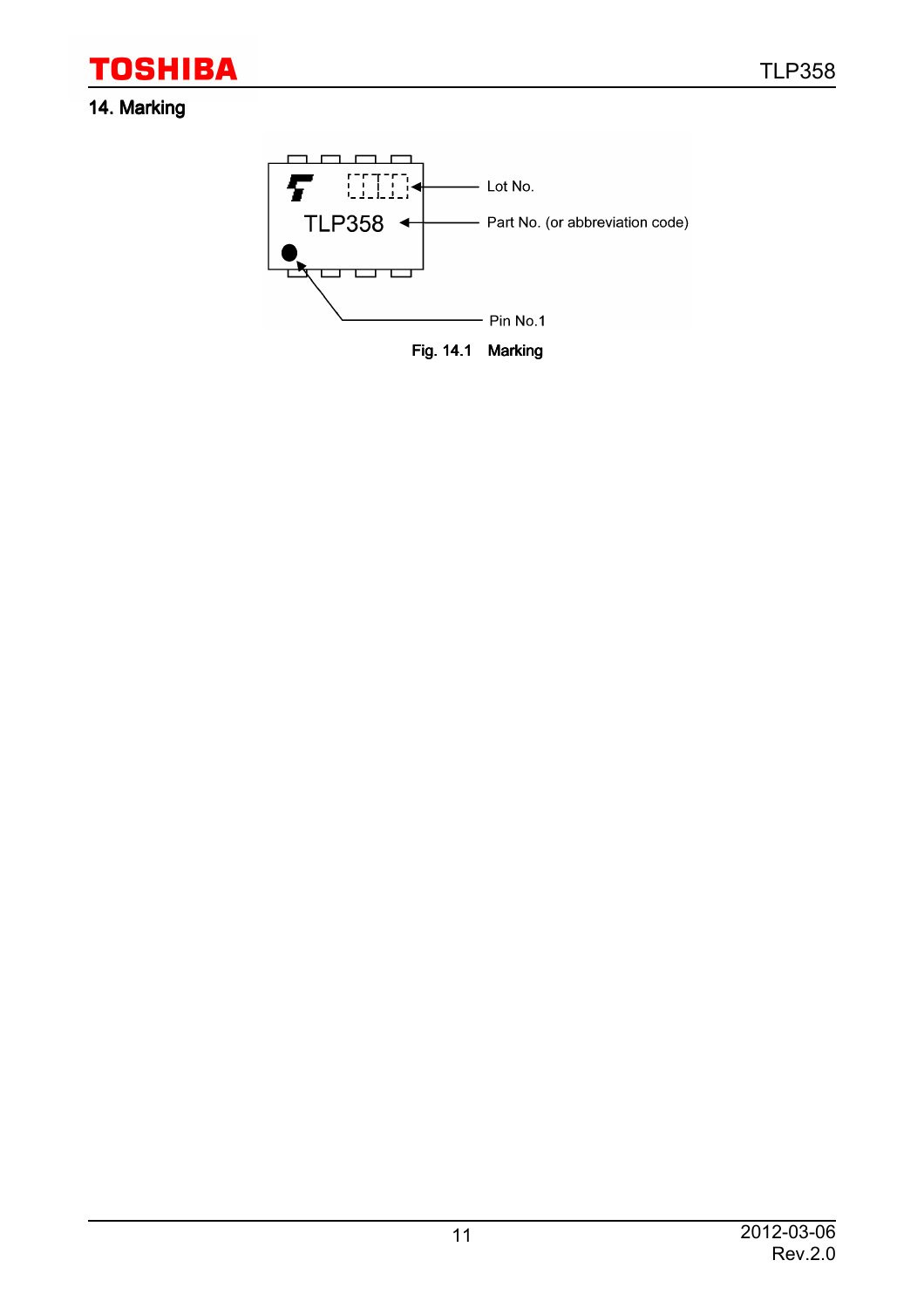### 15. EN60747-5-2 Option (D4) Specification

- Part number: TLP358, TLP358F (Note)
- The following part naming conventions are used for the devices that have been qualified according to option (D4) of EN60747.

Example: TLP358(D4-TP1, F)

D4: EN60747 option

TP: Tape type

F: [[G]]/RoHS COMPATIBLE (Note 1)

Note: Use TOSHIBA standard type number for safety standard application.

e.g., TLP358(D4-TP1,F)  $\rightarrow$  TLP358

Note 1: Please contact your TOSHIBA sales representative for details as to environmental matters such as the RoHS compatibility of Product.

RoHS is the Directive 2002/95/EC of the European Parliament and of the Council of 27 January 2003 on the restriction of the use of certain hazardous substances in electrical and electronics equipment.

| Description                                                                                                                                                                                                              | Symbol                                                         | Rating                                          | Unit           |       |
|--------------------------------------------------------------------------------------------------------------------------------------------------------------------------------------------------------------------------|----------------------------------------------------------------|-------------------------------------------------|----------------|-------|
| Application classification                                                                                                                                                                                               |                                                                |                                                 |                |       |
| for rated mains voltage $\leq$ 300 Vrms<br>for rated mains voltage $\leq 600$ Vrms                                                                                                                                       |                                                                | $I - IV$<br>$1-111$                             |                |       |
| Climatic classification                                                                                                                                                                                                  |                                                                |                                                 | 40/100/21      |       |
| Pollution degree                                                                                                                                                                                                         |                                                                |                                                 | $\overline{2}$ |       |
| Maximum operating insulation voltage                                                                                                                                                                                     |                                                                | 890                                             | Vpeak          |       |
|                                                                                                                                                                                                                          | TLPxxxFtype                                                    | <b>VIORM</b>                                    | 1140           |       |
| Input to output test voltage, method A                                                                                                                                                                                   |                                                                | 1335                                            |                |       |
| $V_{\text{pr}}$ = 1.5 × V <sub>IORM</sub> , type and sample test<br>$t_p$ = 10 s, partial discharge < 5 pC                                                                                                               | TLPxxxFtype                                                    | $V_{\text{pr}}$                                 | 1710           | Vpeak |
| Input to output test voltage, method B                                                                                                                                                                                   |                                                                | 1670                                            |                |       |
| $V_{\text{pr}}$ = 1.875 × $V_{\text{IORM}}$ , 100% production test<br>$t_p = 1$ s, partial discharge < 5 pC                                                                                                              | TLPxxxFtype                                                    | $V_{\text{pr}}$                                 | 2140           | Vpeak |
| Highest permissible overvoltage<br>(transient overvoltage, $t_{\text{pr}}$ = 60 s)                                                                                                                                       |                                                                | <b>V<sub>TR</sub></b>                           | 8000           | Vpeak |
| Safety limiting values (max. permissible ratings in case of<br>fault, also refer to thermal derating curve)<br>current (input current $I_F$ , $P_{SO} = 0$ )<br>power (output or total power dissipation)<br>temperature | $\mathsf{I}_\mathsf{S}$<br>$P_{SO}$<br>$\mathsf{T}_\mathbf{S}$ | 100<br>800<br>150                               | mA<br>mW<br>°C |       |
| Insulation resistance.<br>$V_{IO}$ = 500 V, T <sub>a</sub> = 25°C<br>$V_{IO}$ = 500 V, T <sub>a</sub> = 100°C<br>$V_{\text{IO}}$ = 500 V, T <sub>a</sub> = T <sub>s</sub>                                                | $R_{\rm Si}$                                                   | $\geq 10^{12}$<br>$\geq 10^{11}$<br>$\geq 10^9$ | Ω              |       |

Fig. 15.1 EN60747 Isolation Characteristics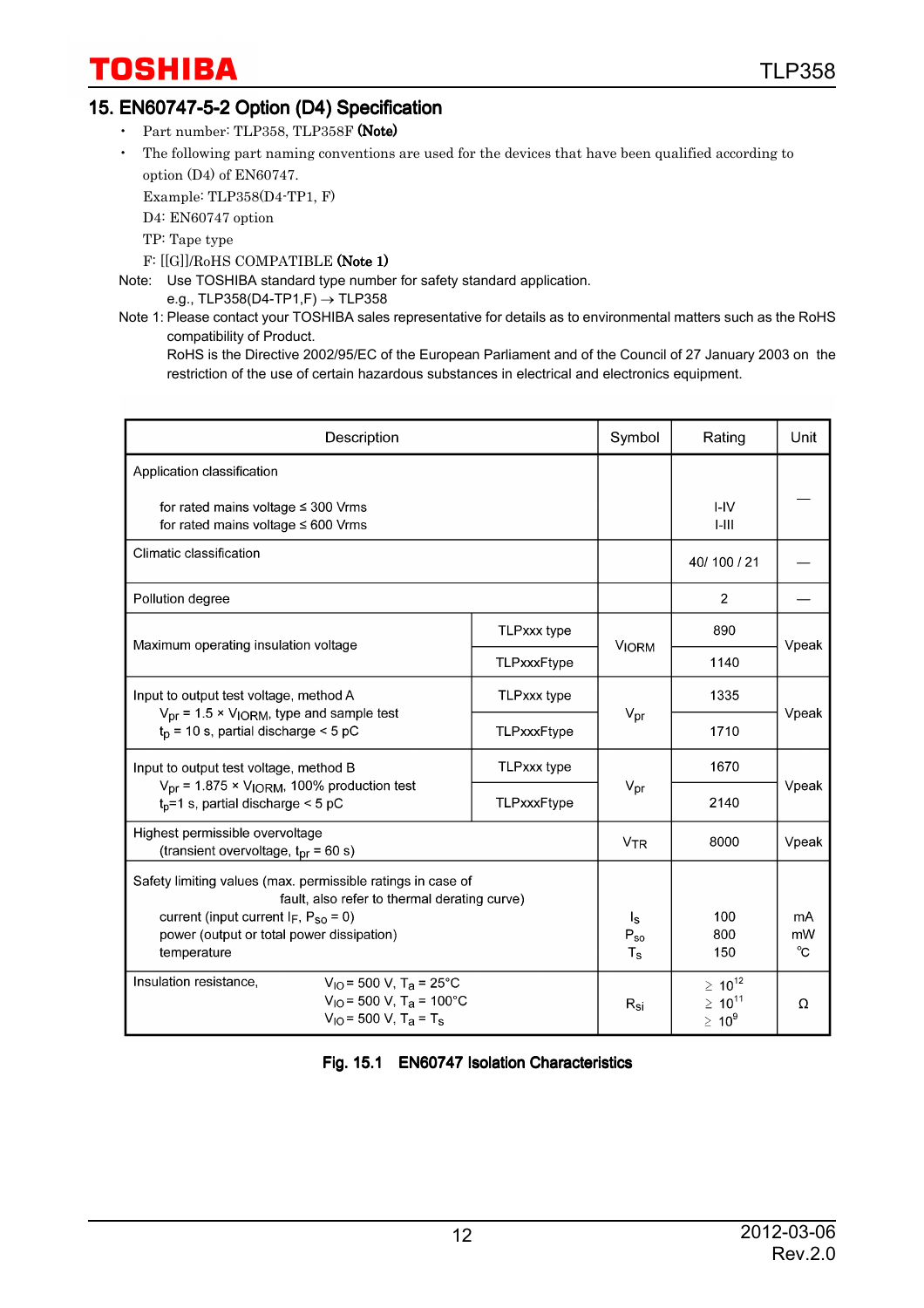|                              |     | 7.62 mm pitch<br>TLPxxx type | 10.16 mm pitch<br>TLPxxxF type |  |
|------------------------------|-----|------------------------------|--------------------------------|--|
| Minimum creepage distance    | Cr  | $7.0$ mm                     | $8.0 \text{ mm}$               |  |
| Minimum clearance            | СI  | $7.0 \text{ mm}$             | 8.0 mm                         |  |
| Minimum insulation thickness | ti  | $0.4 \text{ mm}$             |                                |  |
| Comparative tracking index   | CTI | 175                          |                                |  |

#### Fig. 15.2 Insulation Related Specifications (Note)

- Note: If a printed circuit is incorporated, the creepage distance and clearance may be reduced below this value. (e. g., at a standard distance between soldering eye centers of 7.5 mm). If this is not permissible, the user shall take suitable measures.
- Note: This photocoupler is suitable for **safe electrical isolation** only within the safety limit data. Maintenance of the safety data shall be ensured by means of protective circuits.



Fig. 15.3 Marking Example (Note)

Note: The above marking is applied to the photocouplers that have been qualified according to option (D4) of EN60747.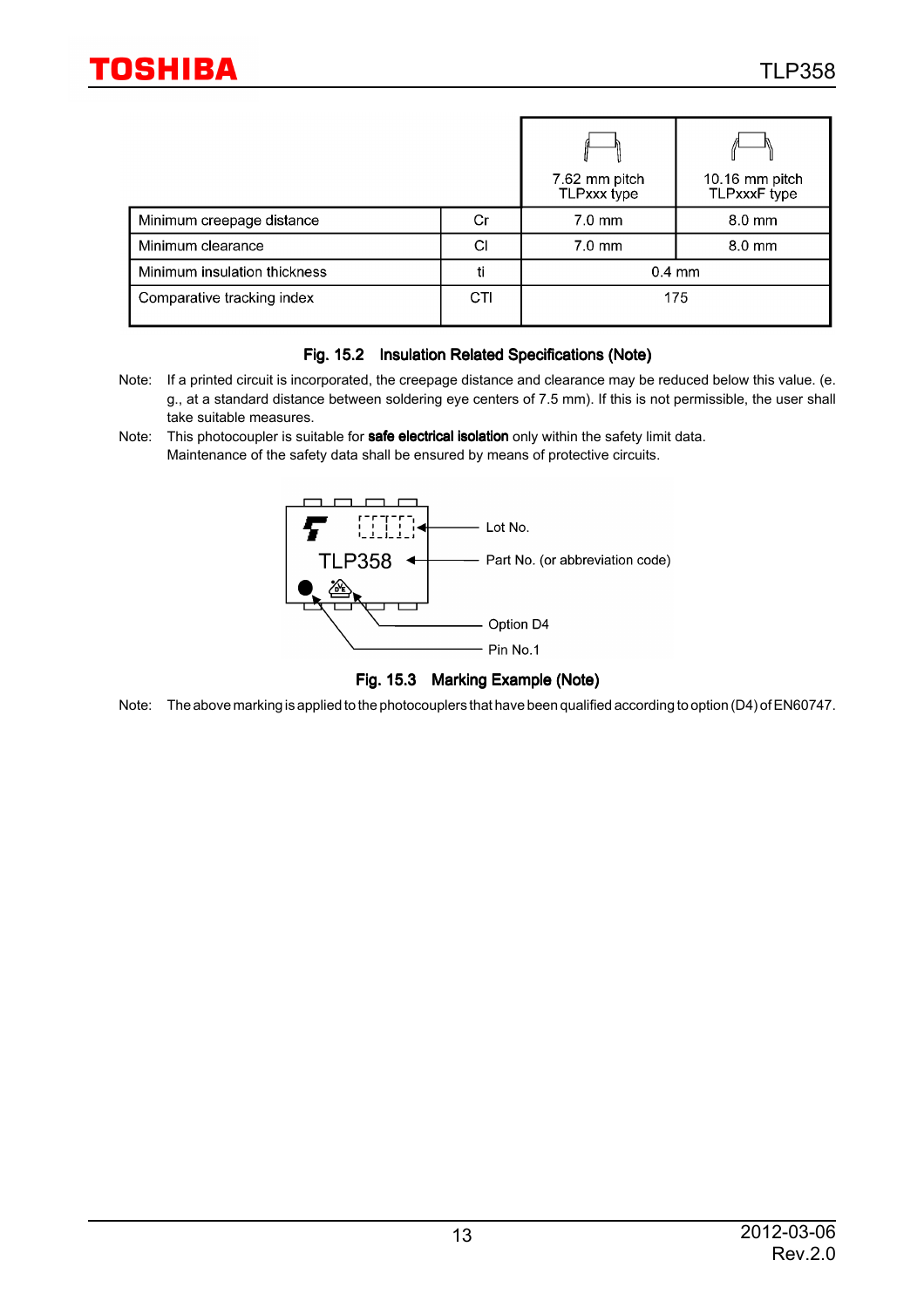





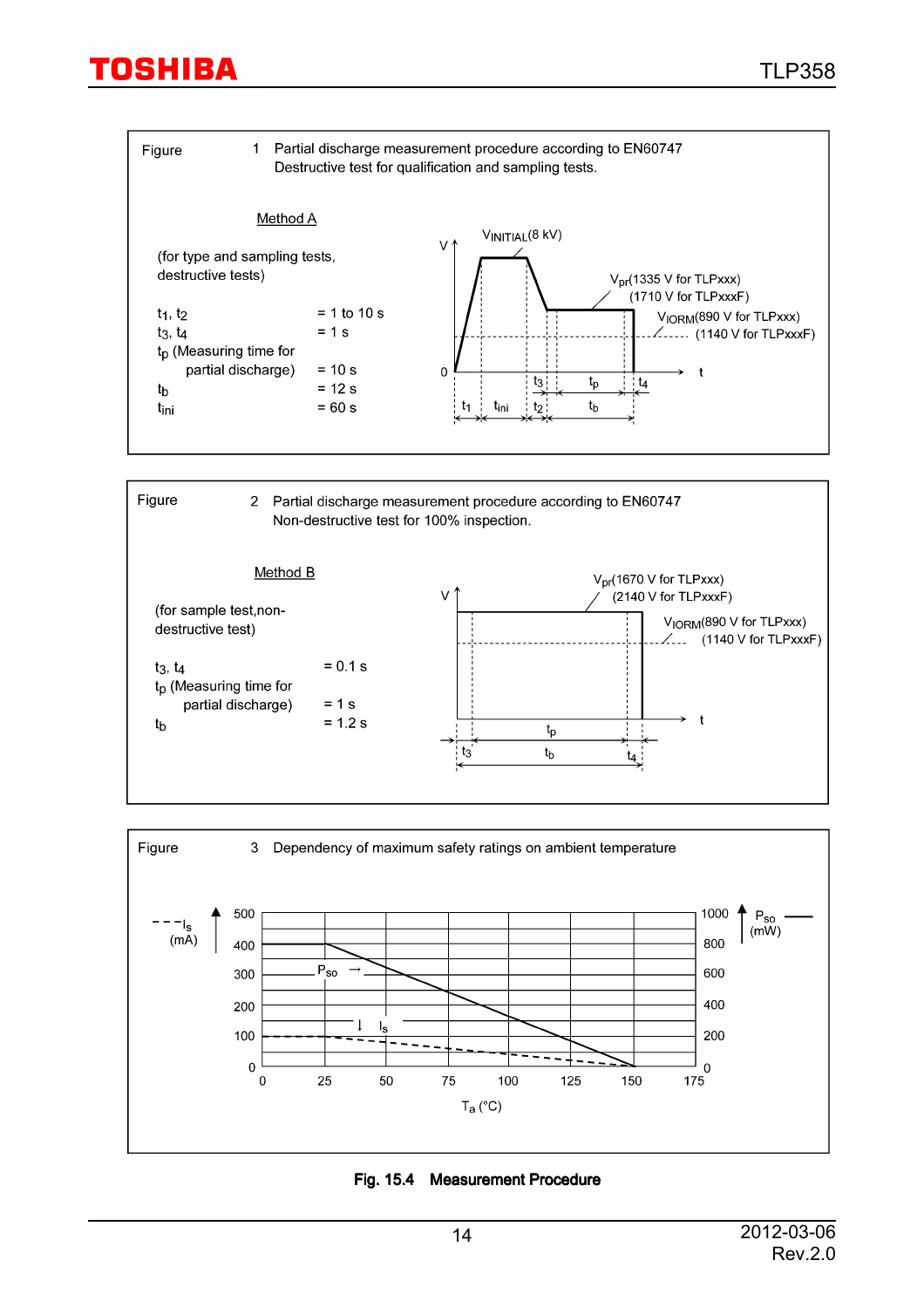## TLP358

### Package Dimensions

Unit: mm



Weight: 0.54 g (typ.)

Package Name(s)

TOSHIBA: 11-10C4S